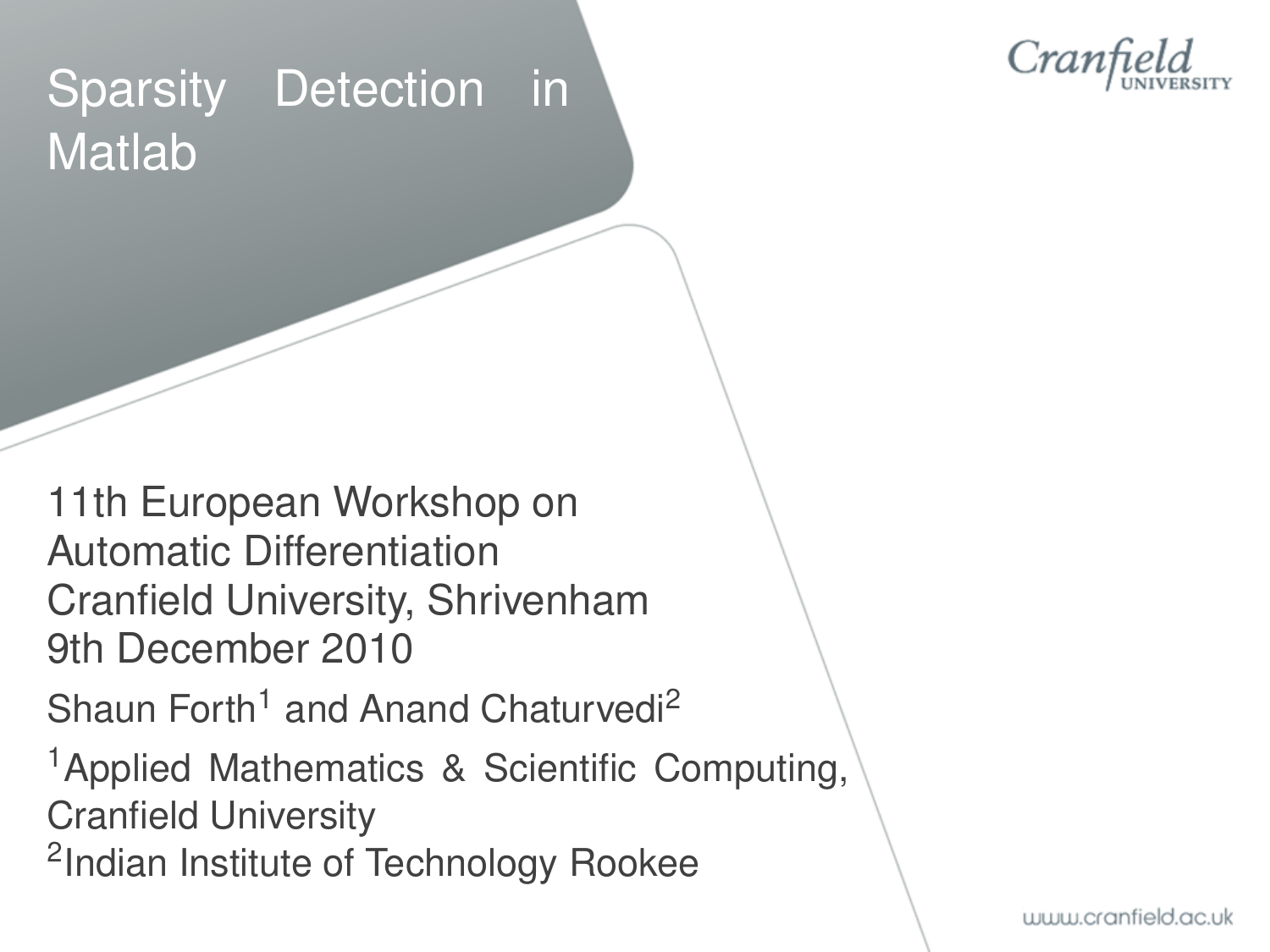

# **Outline**



#### **[Introduction](#page-2-0)**



3 [Preliminary MAD Implementations](#page-13-0)



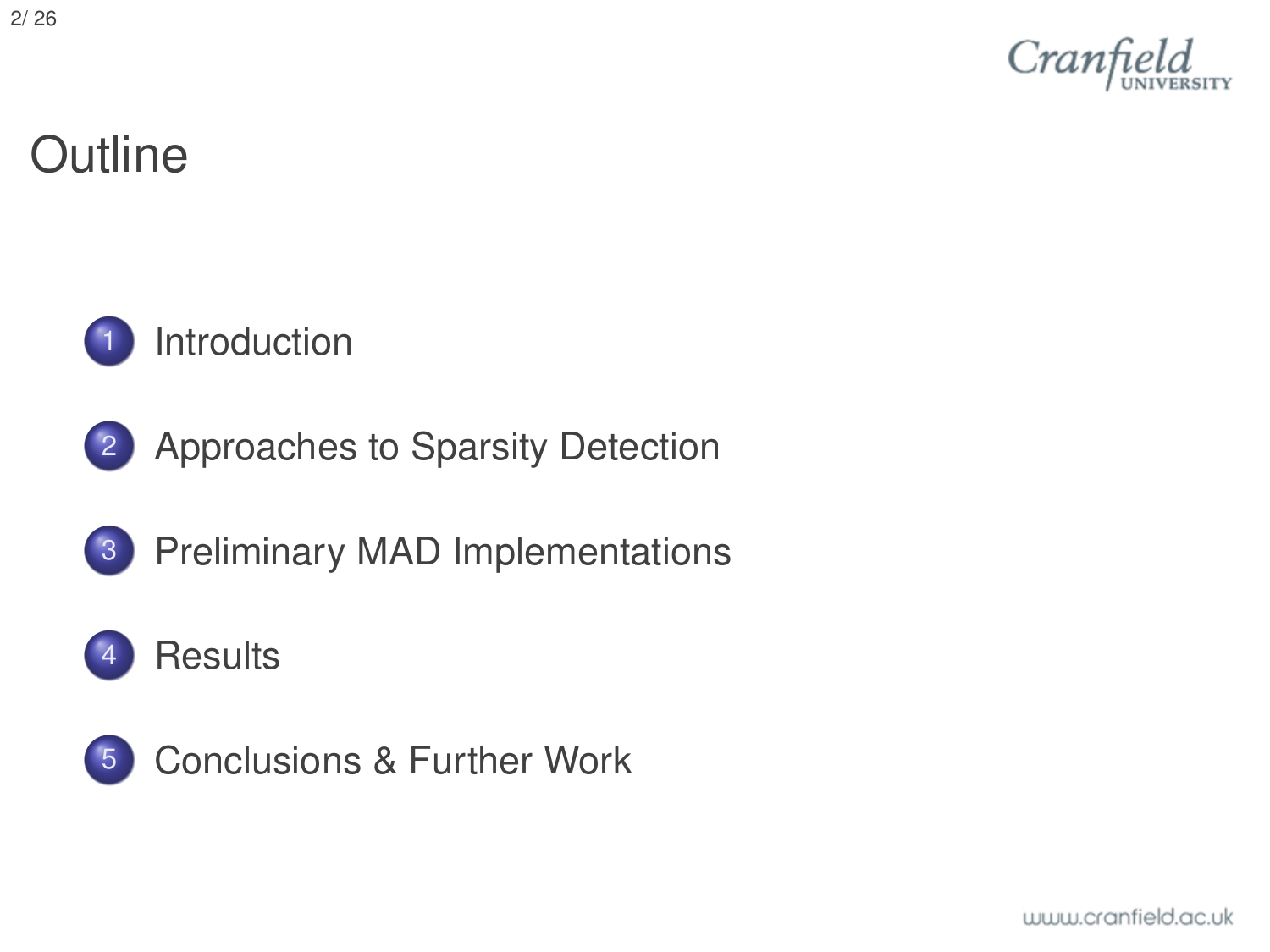

## Introduction

- $\triangleright$  For a large sparse Jacobian compression techniques can greatly reduce the cost of determining a Jacobian's entries by AD [\[GW08,](#page-24-0) Chap.8].
- $\triangleright$  Such techniques require the Jacobian's sparsity pattern or a tight over-estimate.
- ▶ Sophisticated approaches in ADOL-C [\[WG04\]](#page-25-0) and TAF [\[GK06\]](#page-24-1) for C/C++ and Fortran.
- <span id="page-2-0"></span> $\triangleright$  By-product of use of sparse storage in forward mode AD [\[BKBC96,](#page-23-0) [FK04\]](#page-23-1).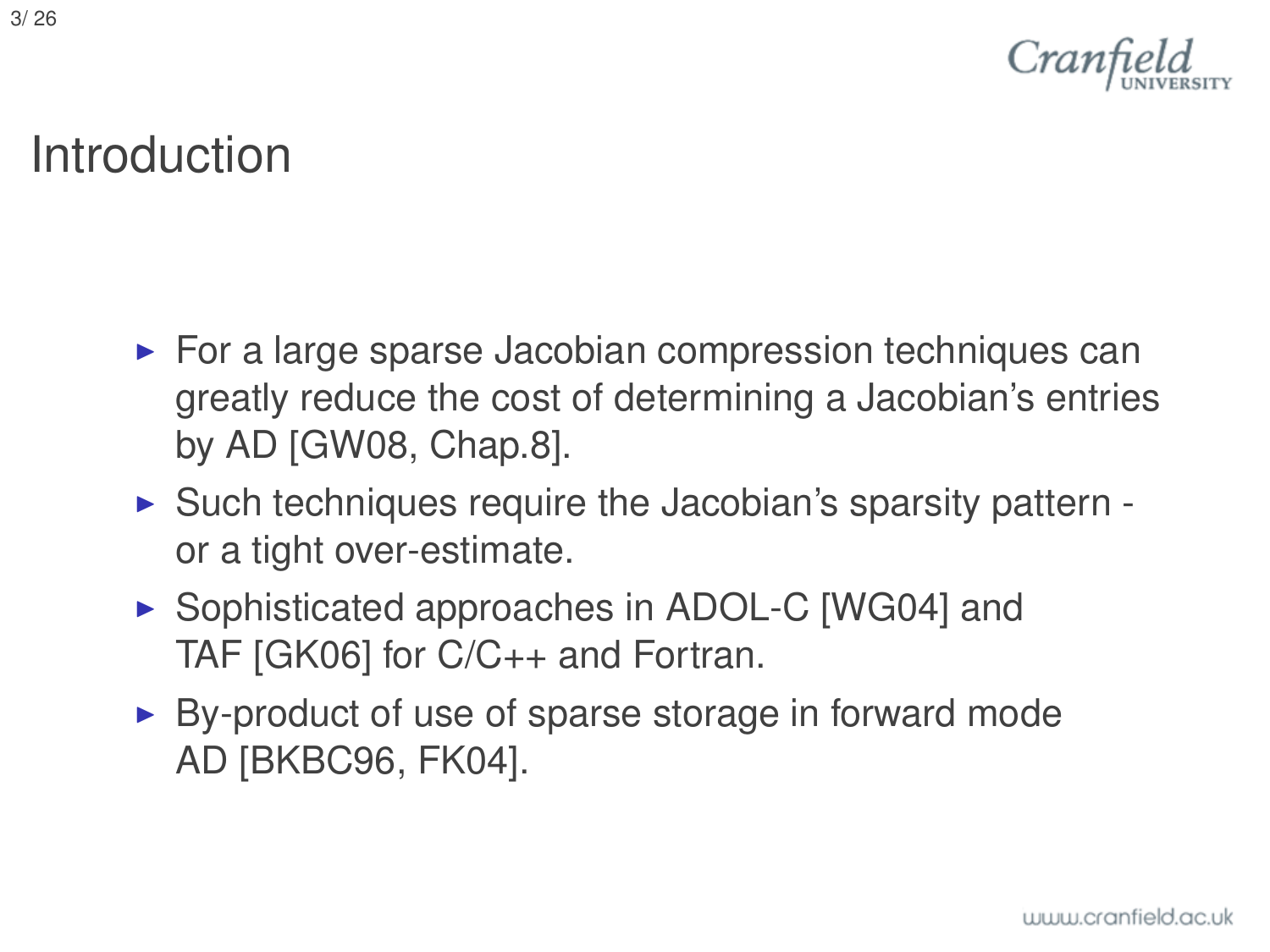

#### Example (Minpack FIC Sparsity Pattern [\[ACMX92\]](#page-23-2))



www.cranfield.ac.uk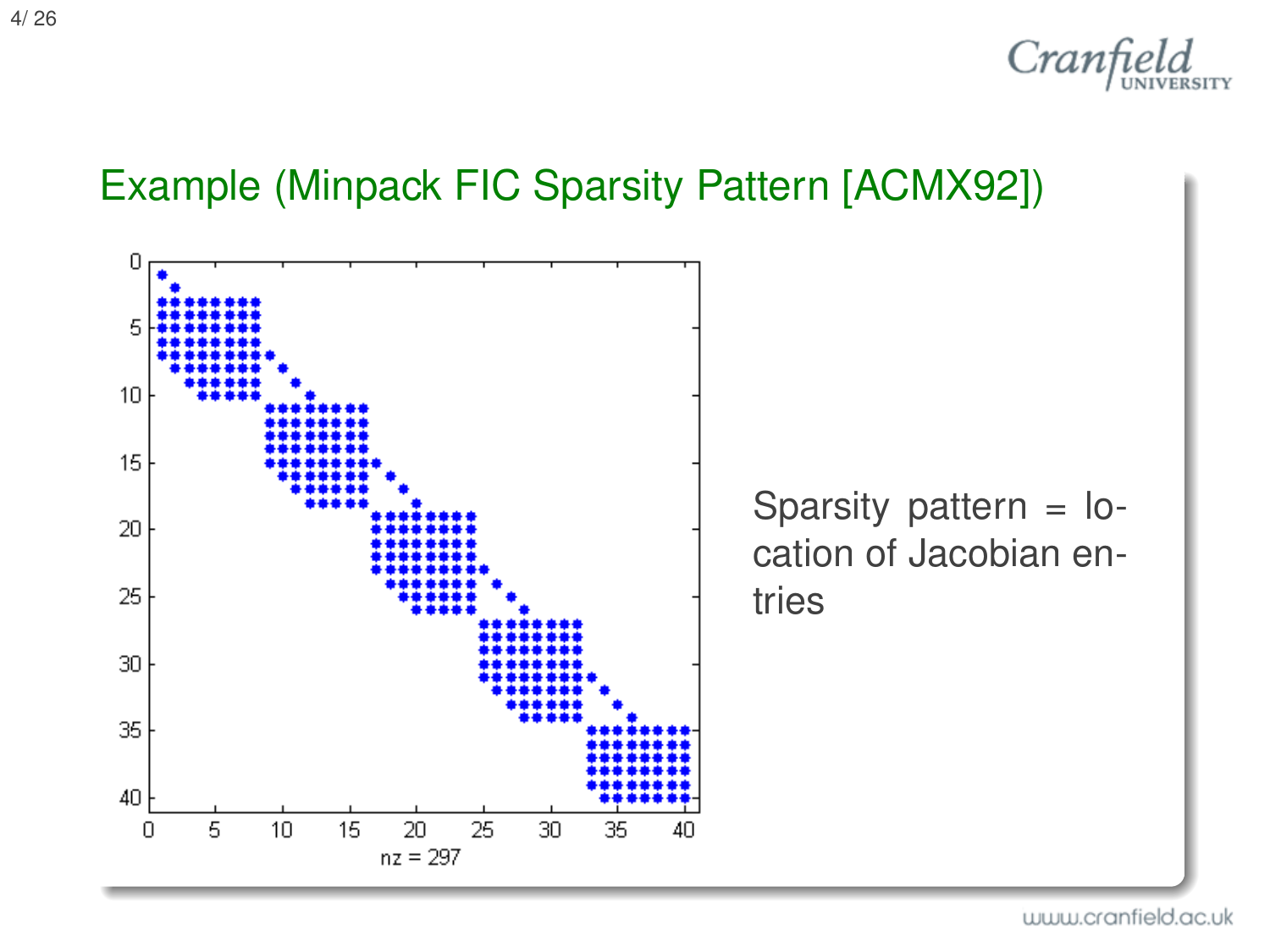

# Problem Definition

#### Definition (Sparsity Estimation)

Given a function  $f: \mathbf{x} \in \mathbf{R^n} \to \mathbf{y} \in \mathbb{R}^{\mathbf{m}}$  with Jacobian  $\mathbf{Jf} \in \mathbb{R}^{\mathbf{m} \times \mathbf{n}}$ and **f** defined by a computer program then the sparsity estimation problem is to compute the locations (*i*, *j*) of all non-structurally zero elements (a.k.a. entries) of **Jf**.

- $\triangleright$  Jf<sub>*i,j*</sub> is structurally zero if it is zero for all valid **x**.
- $\blacktriangleright$  If the sparsity pattern is not valid for all valid independent variables **x** then this should be signalled.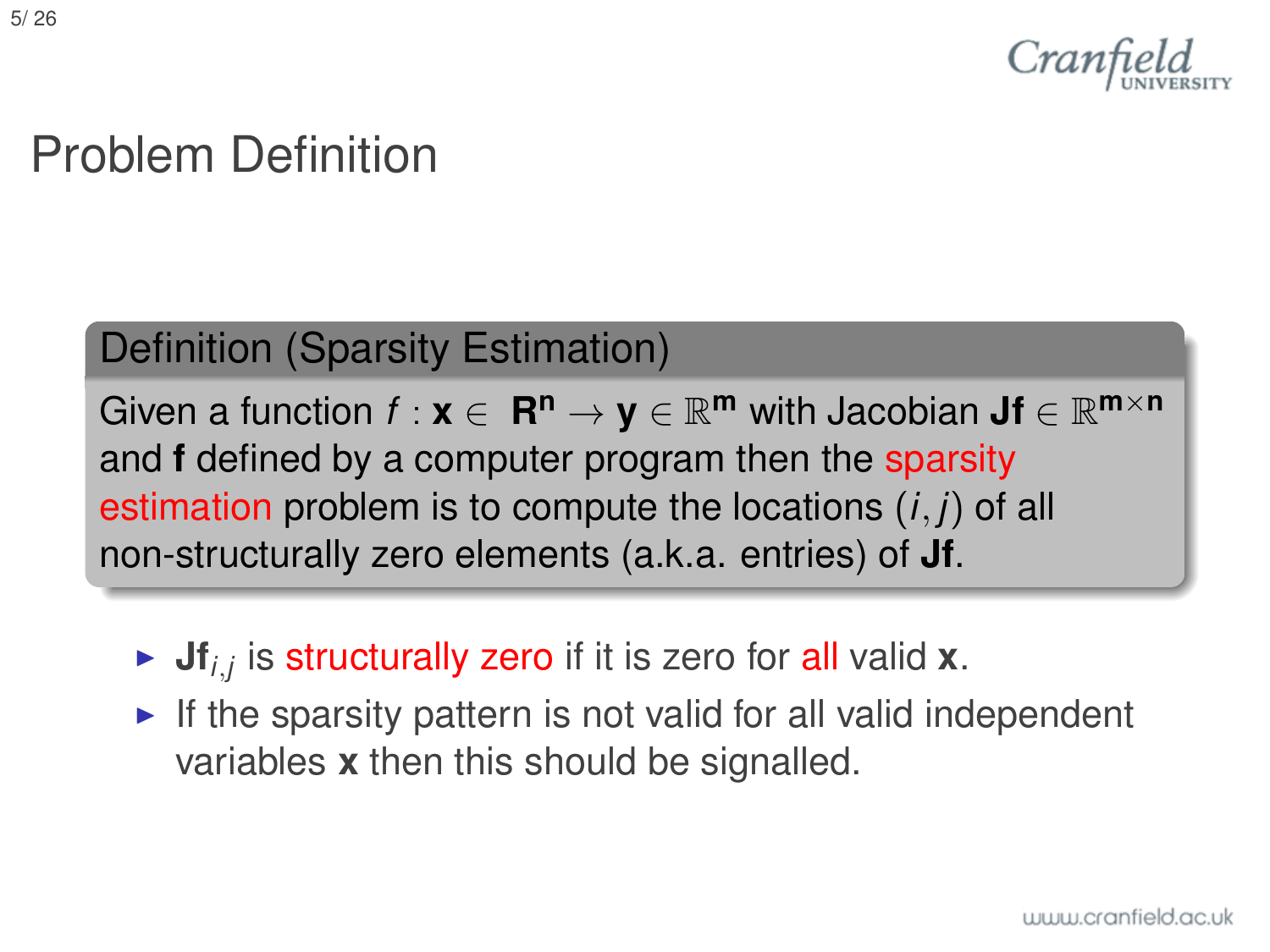

#### Example (Structurally Zero)

Consider the trivial problem  $y = f(x)$  with,

$$
f_i=x_i^2,
$$

and

$$
\mathsf{Jf}_{i,j} = \left\{ \begin{array}{ll} 2x_i, & i = j, \\ 0, & i \neq j. \end{array} \right.
$$

- $\triangleright$  Sparsity pattern is clearly the identity matrix.
- ► But if  $x_i \equiv 0$  then  $Jf_i = 0$ .
- Element  $Jf_{i,j}$ ,  $i \neq j$  is structurally zero.
- Element  $Jf_{i,i}$  is not structurally zero.
- ► Element **Jf**<sub>*i*</sub>, may *accidentally* be zero when  $x_i \equiv 0$ .

n.b. Branching can give similar effects.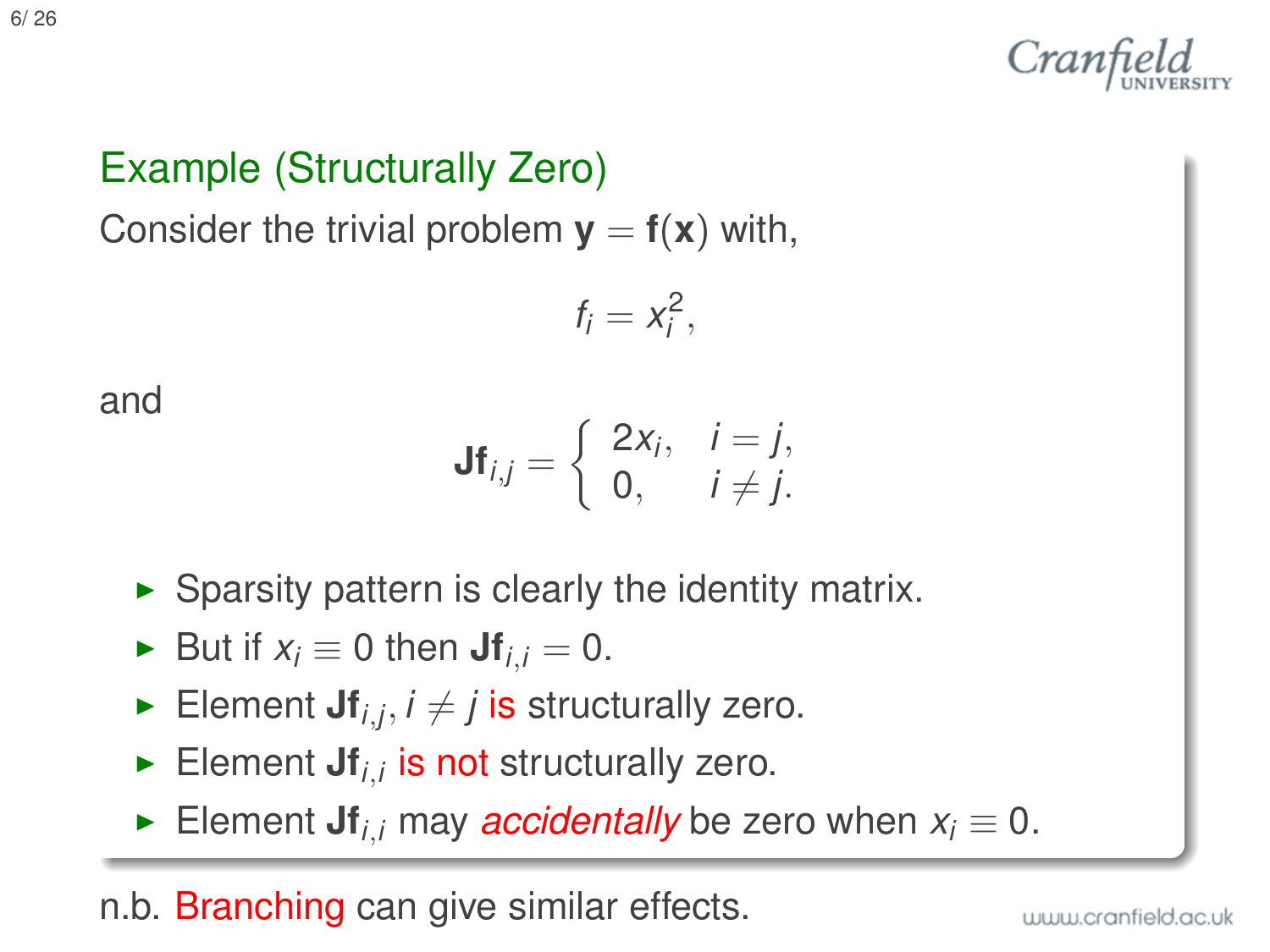

### Approaches to Sparsity Detection

- [By-Product of Sparse Forward Mode AD](#page-7-0)
- [Using Bit Operations](#page-8-0)
- <span id="page-6-0"></span>[Verma's Matlab Implementation](#page-11-0)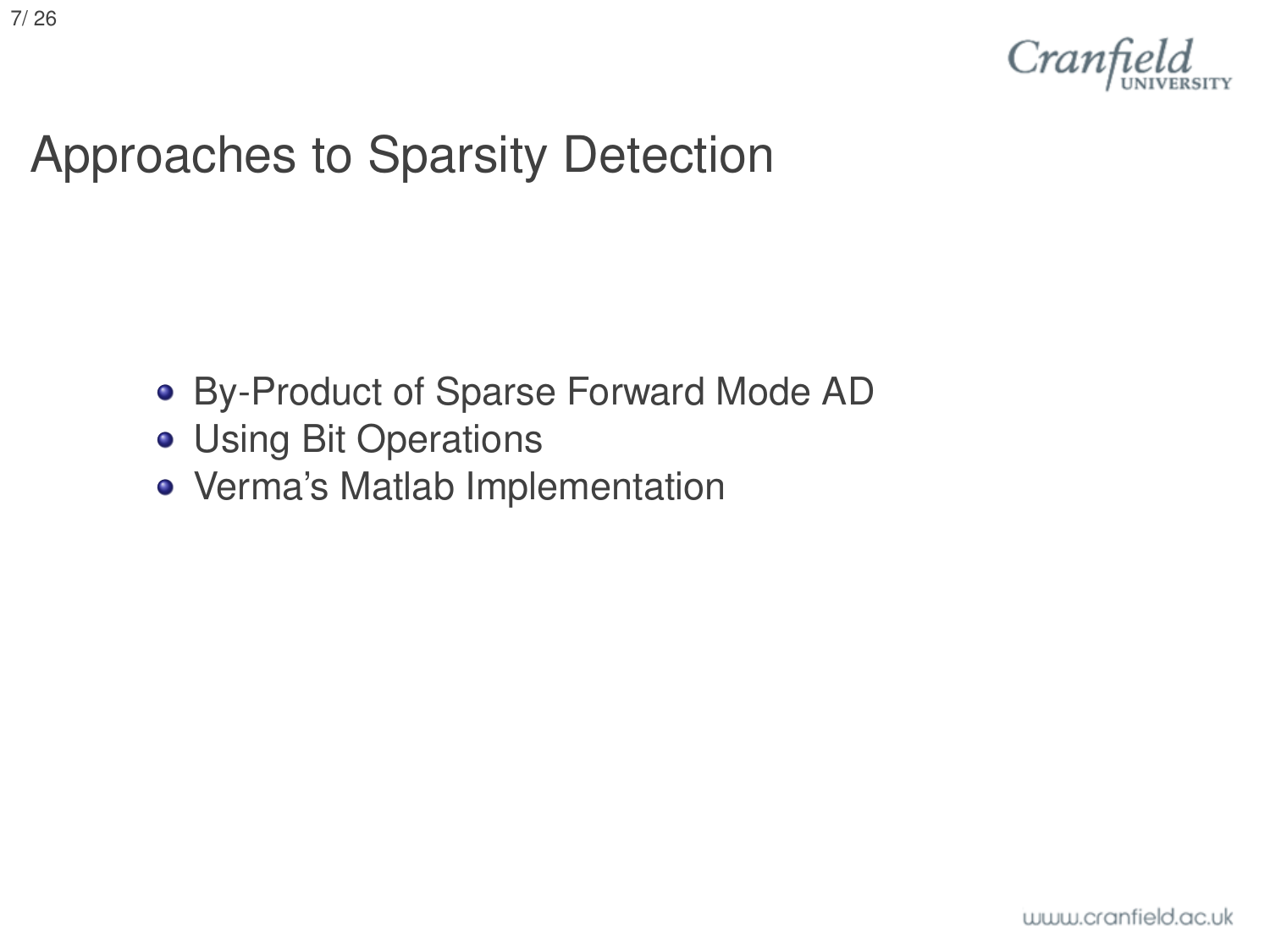# By-Product of Sparse Forward Mode AD

ADiFor, MAD, ADO2 [\[BKBC96,](#page-23-0) [FK04,](#page-23-1) [PR98\]](#page-25-1) may propagate derivative vectors using sparse storage.

For each active variable's derivatives  $\nabla v_k$  store only the non-zeros as a data structure<sup>1</sup>,

$$
\nabla v_k = \left\{ \left( j, \frac{\partial v_k}{\partial x_j} \right) : \frac{\partial v_k}{\partial x_j} \neq 0 \right\}.
$$

- $\triangleright$  Such methods typically do not store a derivative if it is *accidentally* zero.
- $\triangleright$  Sparsity pattern may be an underestimate unsafe.
- <span id="page-7-0"></span>▶ Work-around: randomize **x** to reduce likelihood of *accidents* [\[FK04\]](#page-23-1) - resulting **Jf** of no practical use.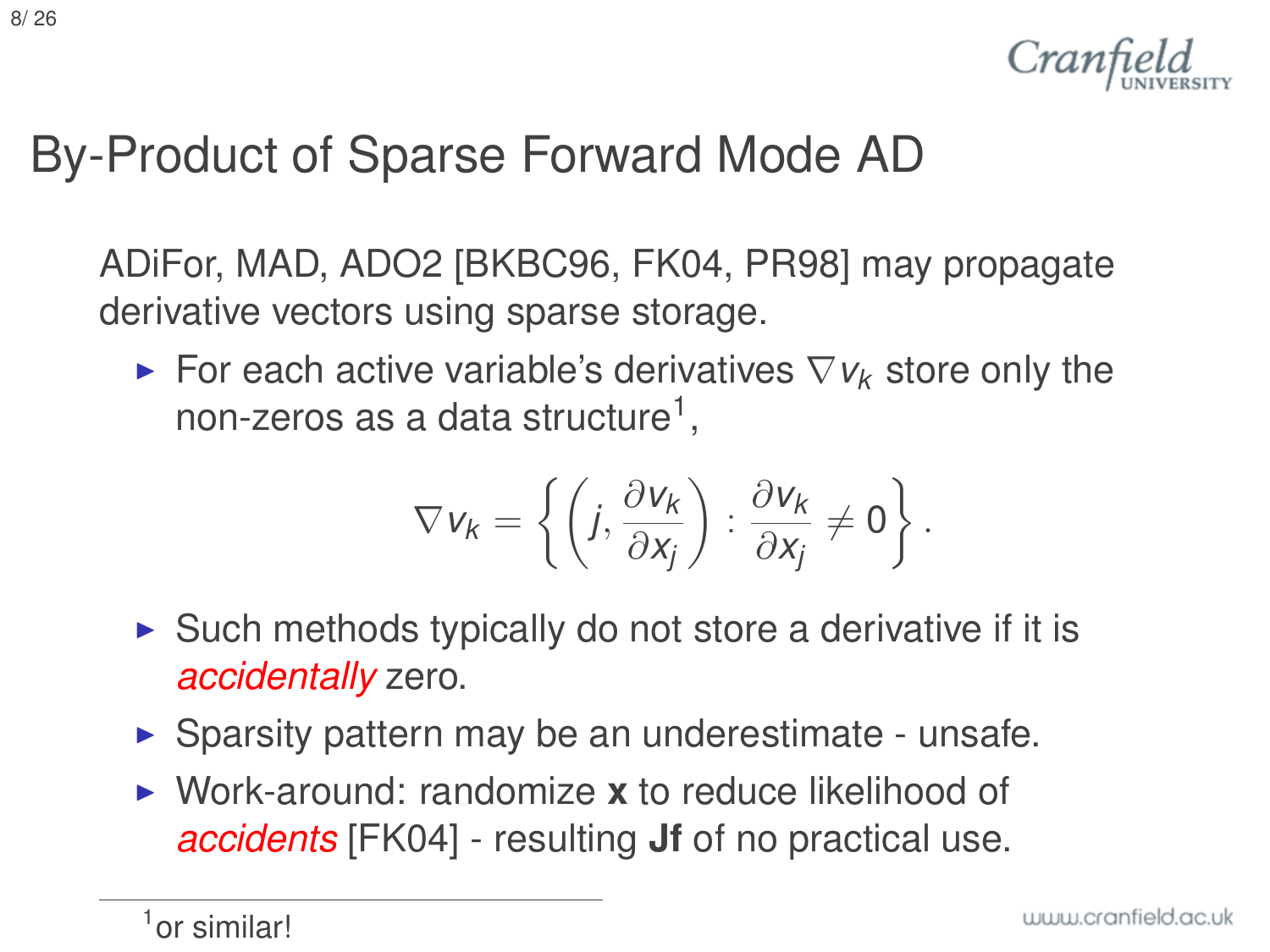

# Using Bit Operations

The sparsity pattern  $\hat{v}_k$  for any variable  $v_k$  may be defined by a bit pattern,

$$
\hat{v_k} = \left\{ \hat{v_k}^j, j = 1, \ldots, n \in \{0, 1\}^n \right\},\
$$

with

$$
\hat{v_k}^j = \left\{ \begin{array}{ll} 0 & \text{if $\frac{\partial v_k}{\partial x_j}$ structurally zero} \\ 1 & \text{if $\frac{\partial v_k}{\partial x_j}$ not structurally zero} \end{array} \right. .
$$

<span id="page-8-0"></span>e.g. for  $n = 3$  then

$$
\hat{x}_1 = \{1, 0, 0\} \n\hat{x}_2 = \{0, 1, 0\} \n\hat{x}_3 = \{0, 0, 1\} \n\hat{v}_1 : v_1 = x_1 + x_2 = \{1, 1, 0\}
$$

www.cranfield.ac.uk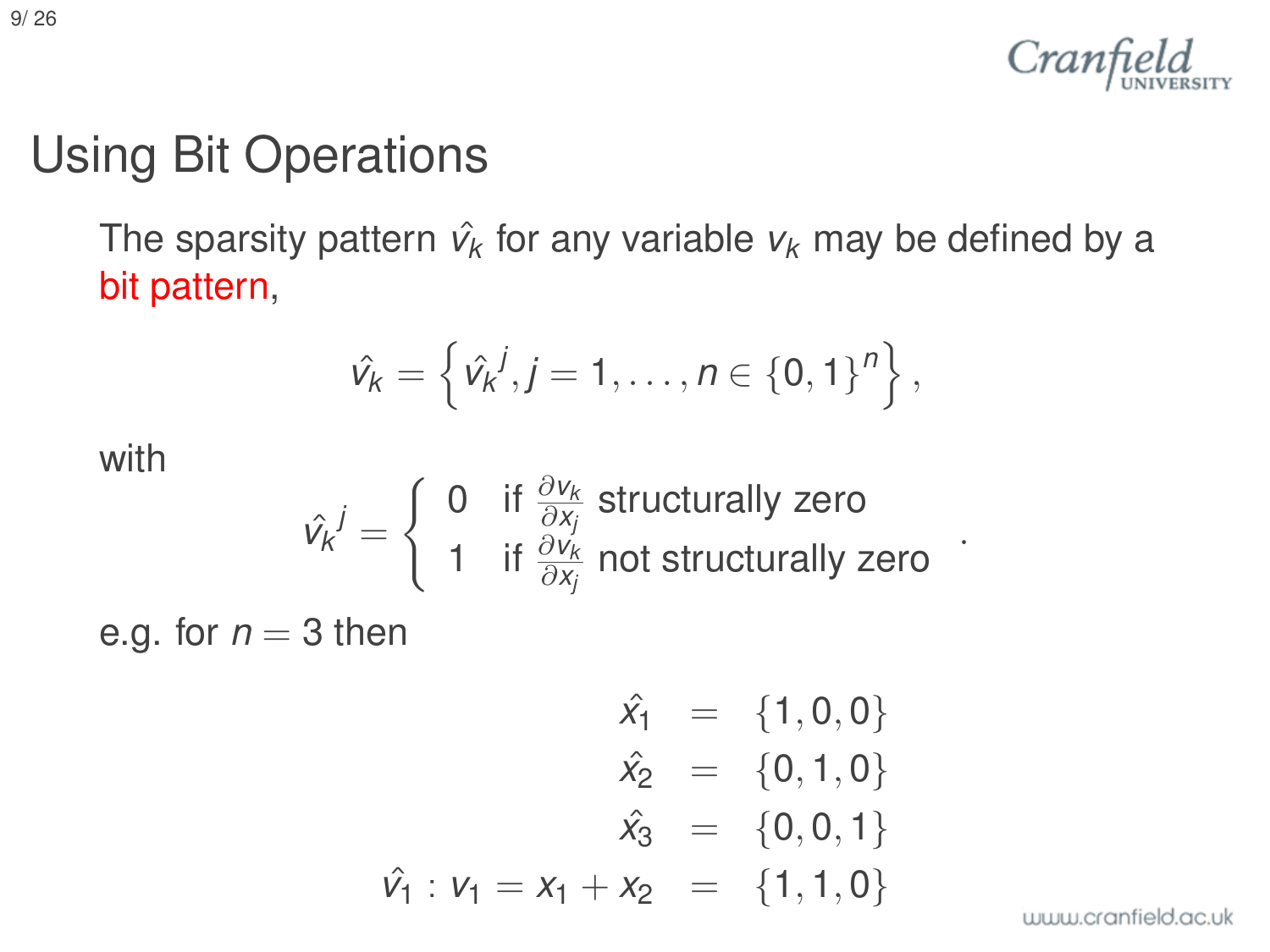

### Using Bit Operations (ctd.)

For active scalars *x*, *y* and constant *a* [\[GK06\]](#page-24-1),

• If 
$$
v = x \circ y
$$
 with  $\circ = +, -, *, /$  then,

 $\hat{v} = \hat{x}|\hat{y},$ 

with | the **bit-wise or** operation

$$
\hat{v}^j = \begin{cases} 1 & \text{if } \hat{x}^j = 1 \text{ or } \hat{y}^j = 1, \\ 0 & \text{otherwise.} \end{cases}
$$

**►** For  $v = a \circ x$ , or  $x \circ a$ ,  $a \neq 0$ ,

$$
\hat{v}=\hat{x}.
$$

www.cranfield.ac.uk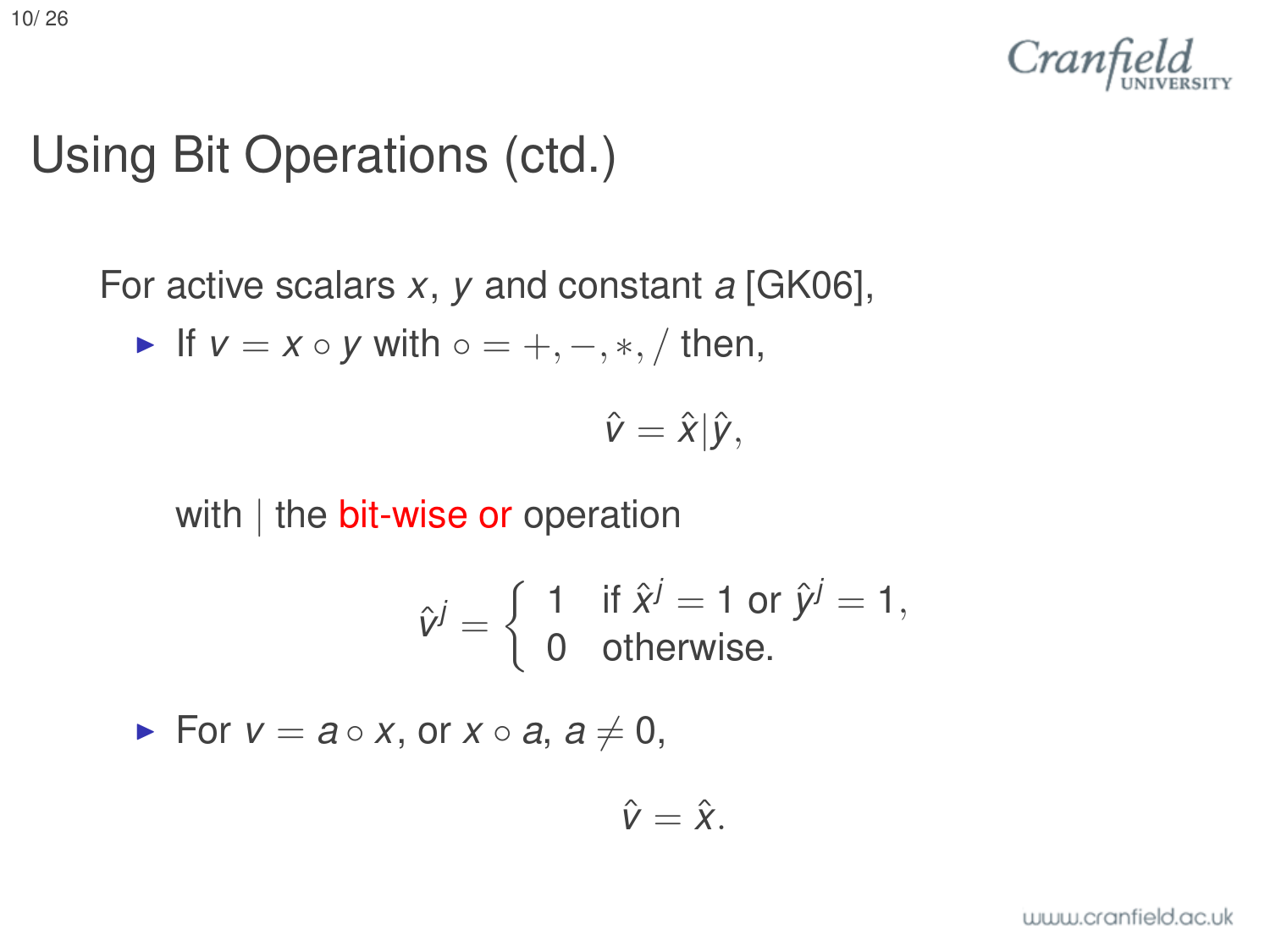

### Using Bit Operations (ctd.)

- $\triangleright$  Such bit-wise operations exist in C, C<sub>++</sub>, Fortran and Matlab for (unsigned) integer types.
- $\triangleright$  With 32 bit (4 byte) integers the sparsity pattern for up to 32 directional derivatives may be stored in a single integer.
- $\triangleright$  For *n* independent variables a vector of length  $n/32$  can hold the entire sparsity pattern for a scalar.
- $\blacktriangleright$  Just  $n/32$  bit-wise or operations are required to combine such patterns in  $\hat{x}|\hat{v}$ .
- ► For 64 bit integers (8 bytes) use *n*/64 in above!
- $\triangleright$  TAF can produce sparsity patterns 2 orders of magnitude faster than Jacobians [\[GK06\]](#page-24-1).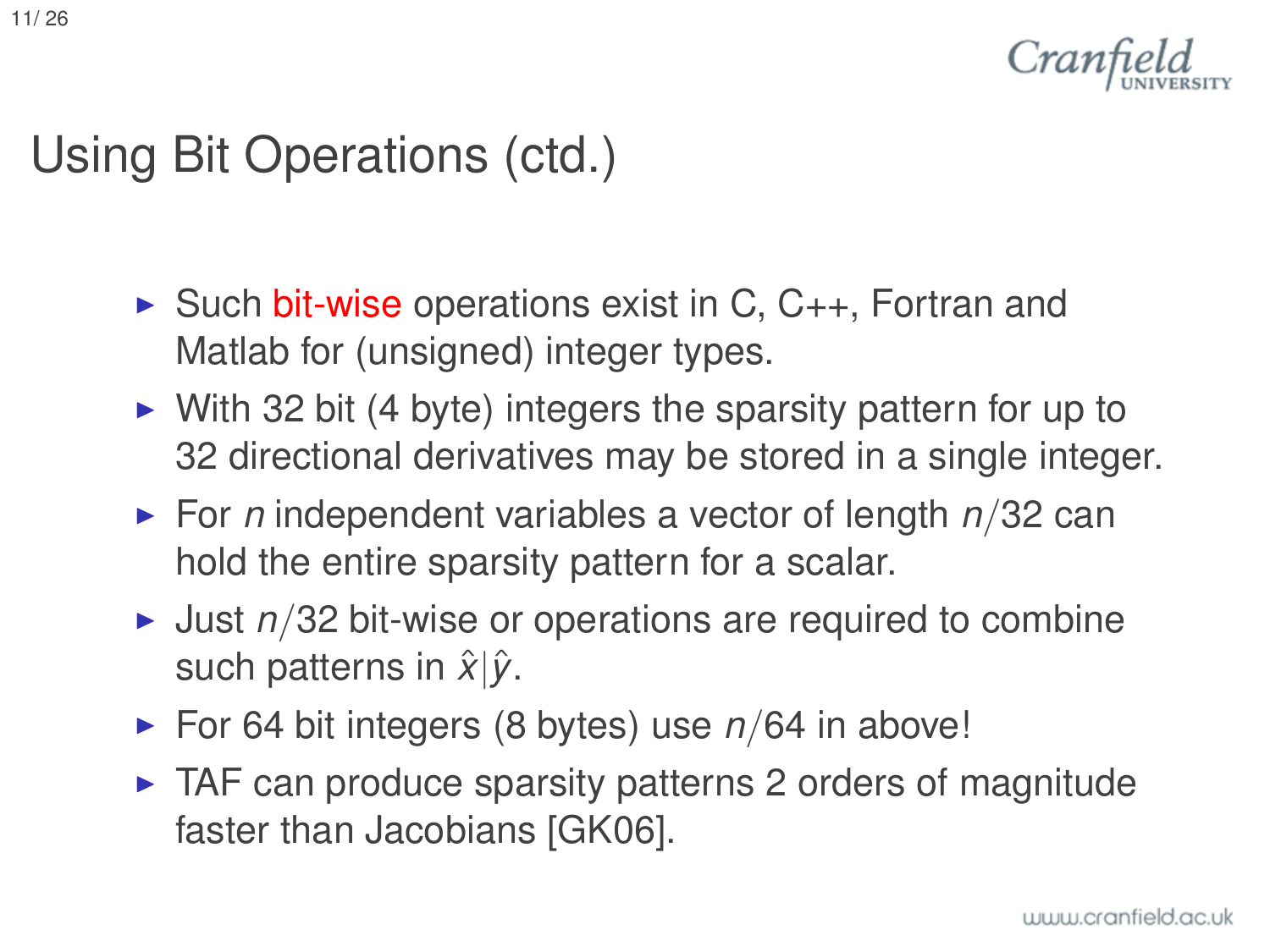## Verma's Matlab Implementation

Verma [\[Ver98\]](#page-25-2) realised that sparsity propagation rules must be adapted to vector/matrix operations.

#### Example  $(z = I_n x)$

- In Matlab  $z = eye(n)*x$ .
- If we don't account for zeros in  $I_n$  then Jacobian sparsity pattern is the overestimate,

$$
\hat{\mathbf{J}}\mathbf{z} = \begin{bmatrix} 1 & \cdots & 1 \\ \vdots & & \vdots \\ 1 & \cdots & 1 \end{bmatrix}
$$

<span id="page-11-0"></span>In operation  $z = Ax$  account for sparsity of A.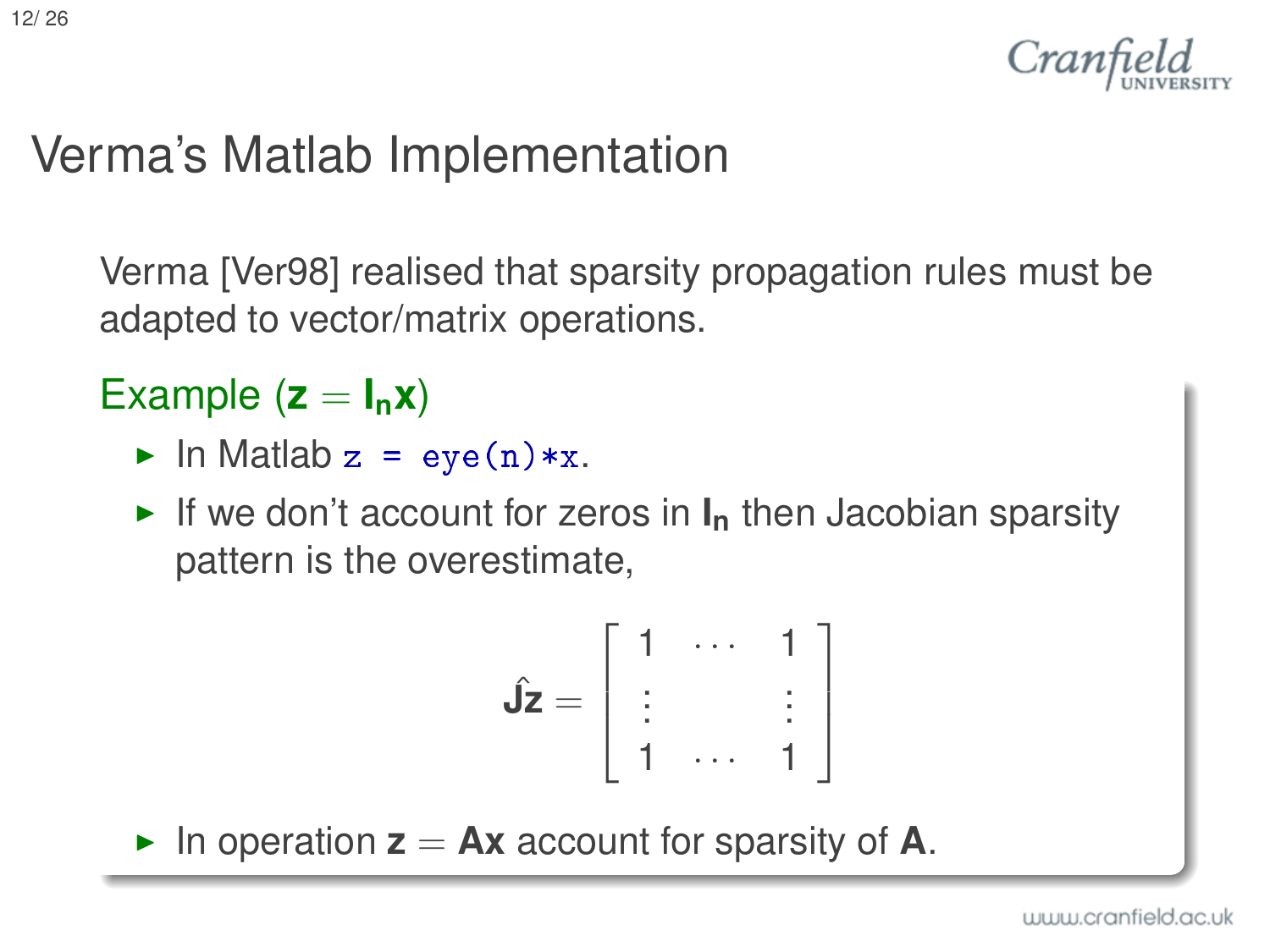

# Verma's Matlab Implementation (ctd.)

- $\triangleright$  What if matrix is active  $z = Yx$ ? Verma used sparsity of Y's value - but this might have entries that are accidentally zero.
- $\triangleright$  Verma stored sparsities using full arrays performance overhead.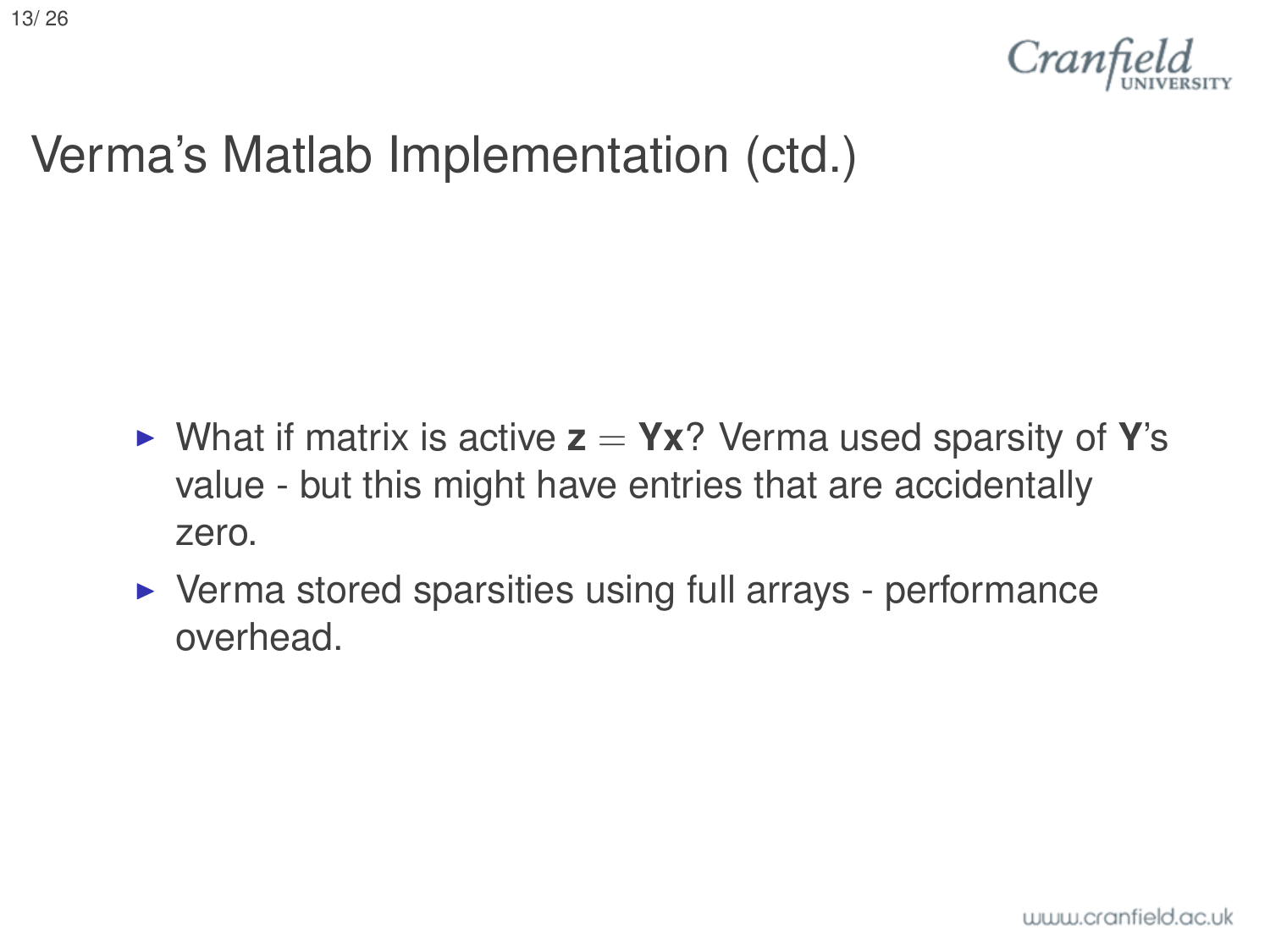

## Preliminary MAD Implementations

- [Account for Sparsity of Intermediate Variables](#page-14-0)
- [Logical Arrays for Derivative Sparsity](#page-15-0)
- **[Bitwise Storage for Derivative Sparsity](#page-16-0)**
- <span id="page-13-0"></span>**• [Branch Detection](#page-17-0)**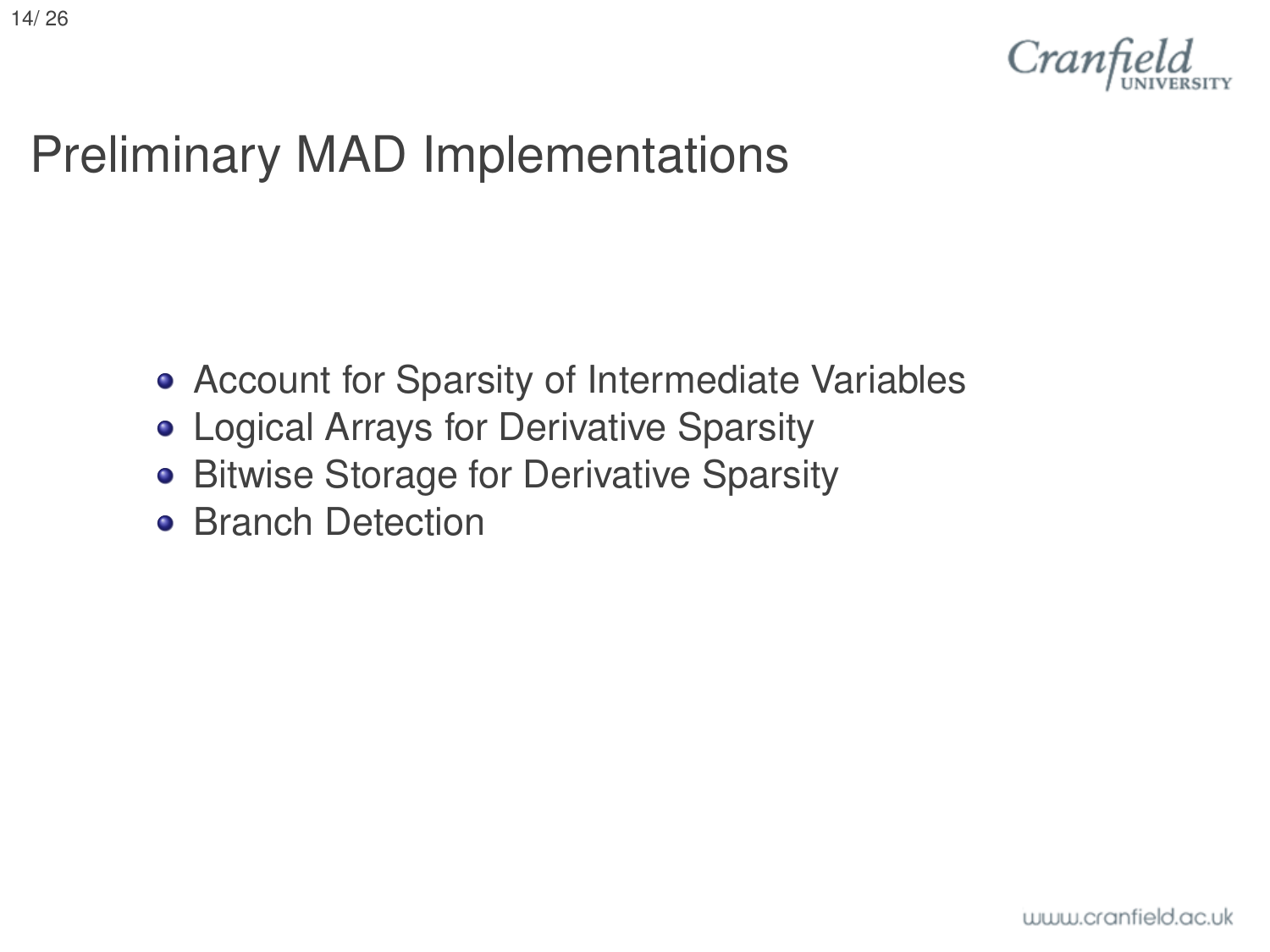

## Account for Sparsity of Intermediate Variables

Both our implementations have three components/properties:

- $\triangleright$  value stores an object's numerical value.
- $\triangleright$  entries a logical array indicating the location of structural non-zeros.
- $\triangleright$  sparsity storage of derivative sparsity pattern see later.

The entries component is updated as one might expect: operation | entries operation

<span id="page-14-0"></span>

| $z = x + y$   z.entries = x.entries   y.entries        |
|--------------------------------------------------------|
| $z = x$ .* y   z.entries = x.entries & y.entries       |
| $z = x * y$   z.entries = logical(x.entries*y.entries) |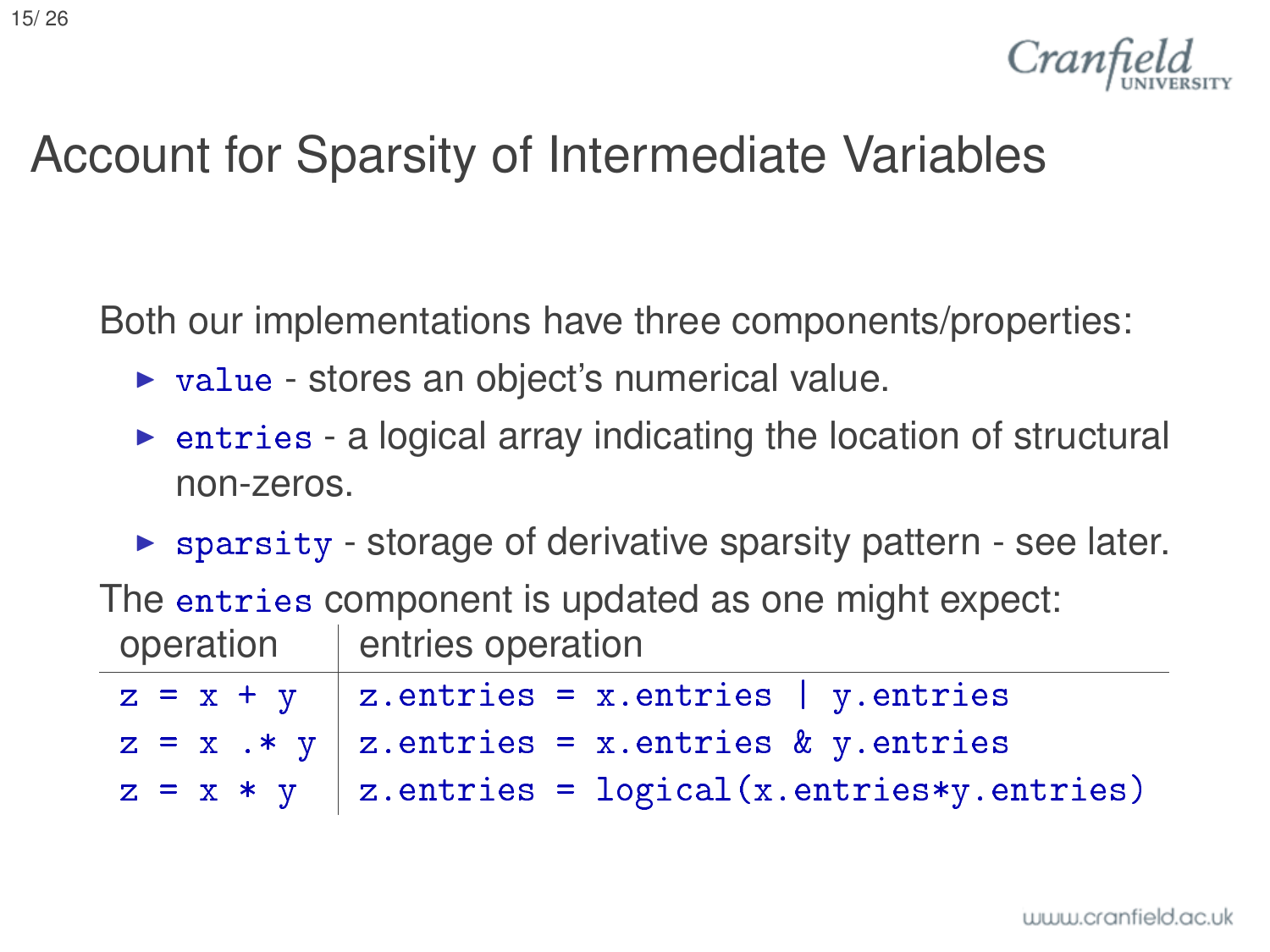

### Logical Matrices for Derivative Sparsity

- $\triangleright$  MAD's derivvec class stores pattern for an object v of size  $d_1 \times d_2 \times \cdots \times d_D$  as a  $(d_1 \cdot d_2 \cdots d_D) \times n$  logical matrix.
- $\triangleright$  The logical matrix may be full or sparse.
- $\triangleright$  Storage requirement is
	- $\blacktriangleright$  full:  $4 \cdot d_1 \cdot d_2 \cdots d_n \cdot n$  bytes
	- $\triangleright$  sparse:  $\lt$  12*n* nnz(v.entries) bytes (underlying CSC).
- ▶ Sparsity propagation a la Verma but using an object's entries and not its value.

operation | entries operation

| $z = x + y$   z.sparsity = x.sparsity   y.sparsity                                                                                                                                                                                 |
|------------------------------------------------------------------------------------------------------------------------------------------------------------------------------------------------------------------------------------|
| $z = x$ .* y   z.sparsity = x.entries & y.sparsity                                                                                                                                                                                 |
| x.sparsity & y.entries                                                                                                                                                                                                             |
| $\bullet$ and the set of the set of the set of the set of the set of the set of the set of the set of the set of the set of the set of the set of the set of the set of the set of the set of the set of the set of the set of the |

<span id="page-15-0"></span>Conformability - derivvec *replicates* entries *n* times.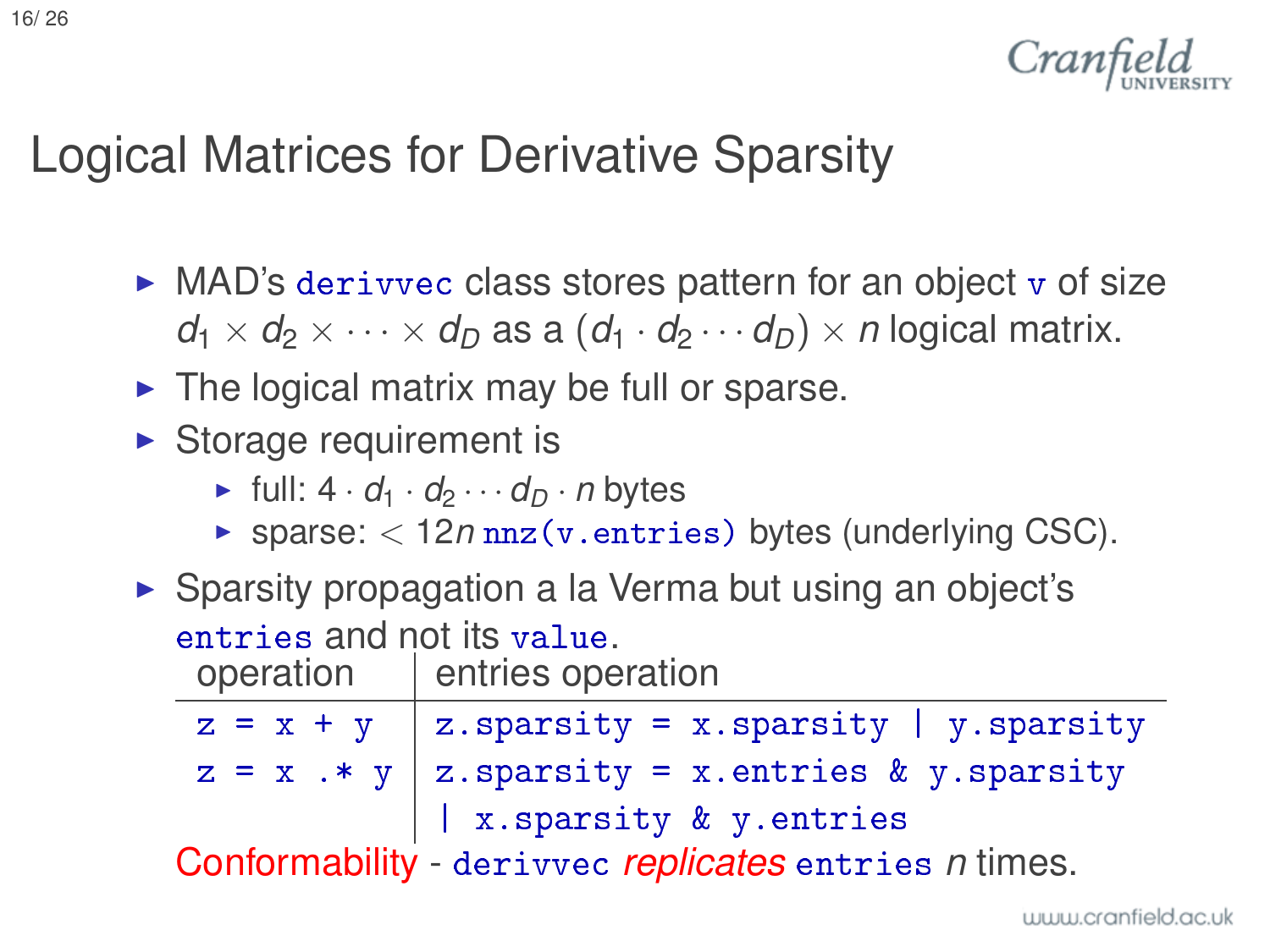

#### Bitwise Storage for Derivative Sparsity

- **If** bitvec class stores pattern for a  $d_1 \times d_2 \times \cdots \times d_n$  object v as a  $(d_1 \cdot d_2 \cdots d_n) \times$  ceil( $n/32$ ) uint32 matrix.
- $\triangleright$  The integer matrix must be full no sparse support.
- Storage requirement is  $4 \cdot d_1 \cdot d_2 \cdots d_n \cdot$  ceil( $n/32$ ) bytes.
- $\blacktriangleright$  Matlab R2010a has insufficient support for uint 64.
- $\triangleright$  Sparsity propagation as for logical arrays.
- <span id="page-16-0"></span>► Conformability - bitvec *replicates* entries to ceil(n/32) uint32 integers as required.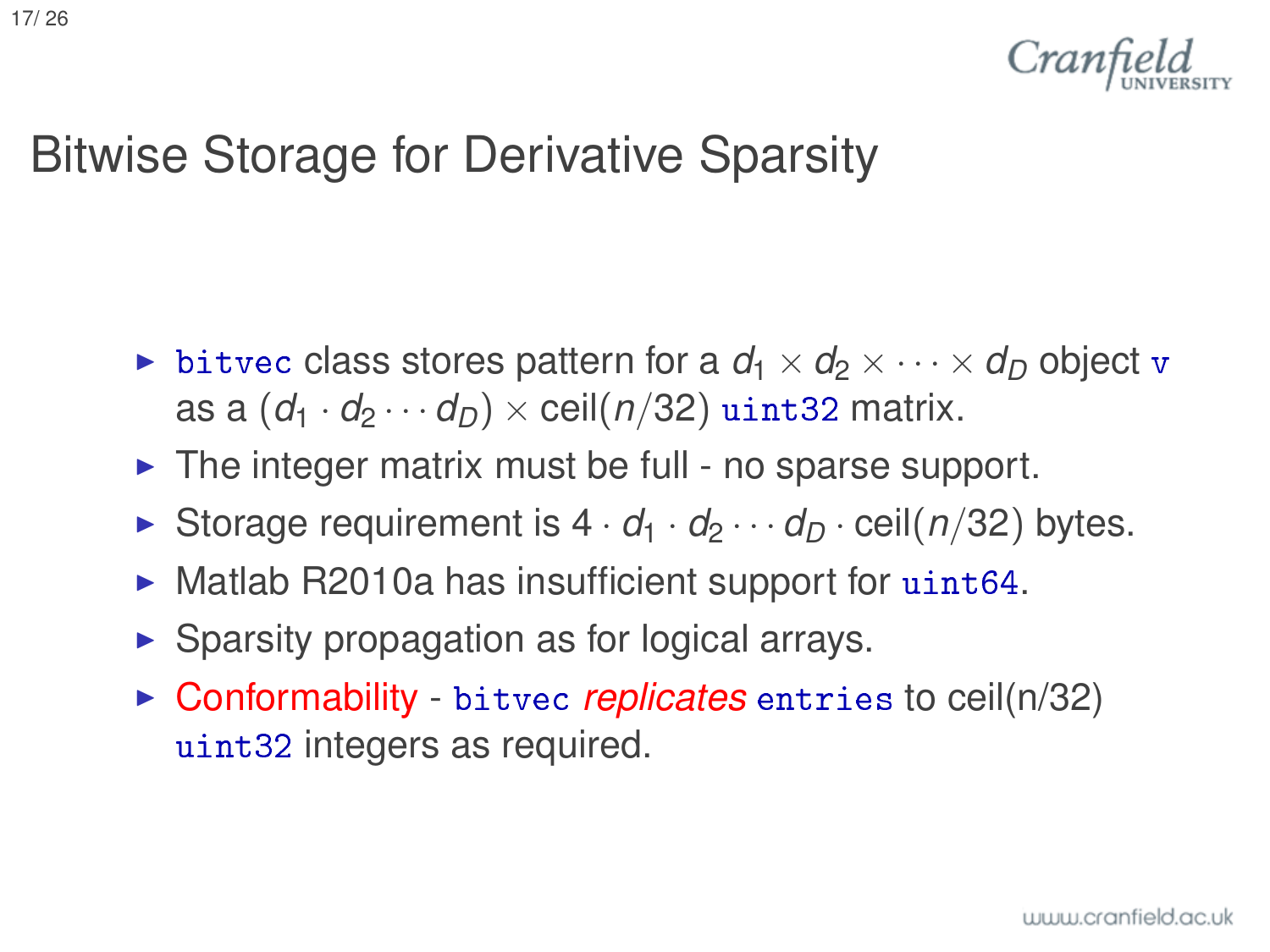

## Branch Detection

Basic facility [\[Men10\]](#page-24-2).

- $\blacktriangleright$  Logs results of logical operations on active variables expected to control branching.
- $\triangleright$  Logs can be examined or successive logs compared for changes in control flow.
- <span id="page-17-0"></span> $\blacktriangleright$  Not fully tested.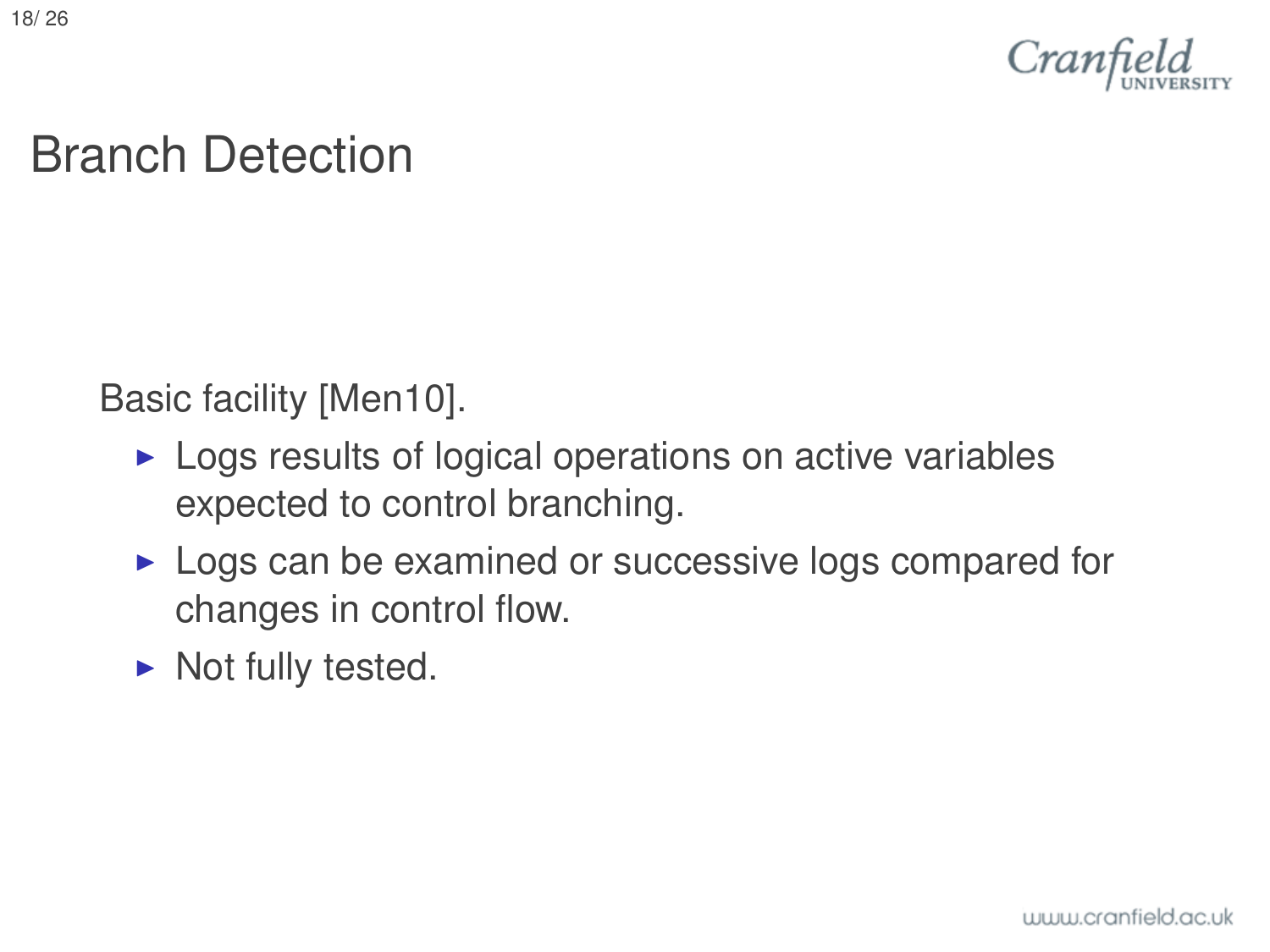

### **Results**

All test cases from the Minpack Collection [\[ACMX92\]](#page-23-2).

- [Flow in Channel FIC](#page-19-0)
- [Swirling Flow between Disks SFD](#page-20-0)
- <span id="page-18-0"></span>[Combustion of Propane - CPF/CPR](#page-21-0)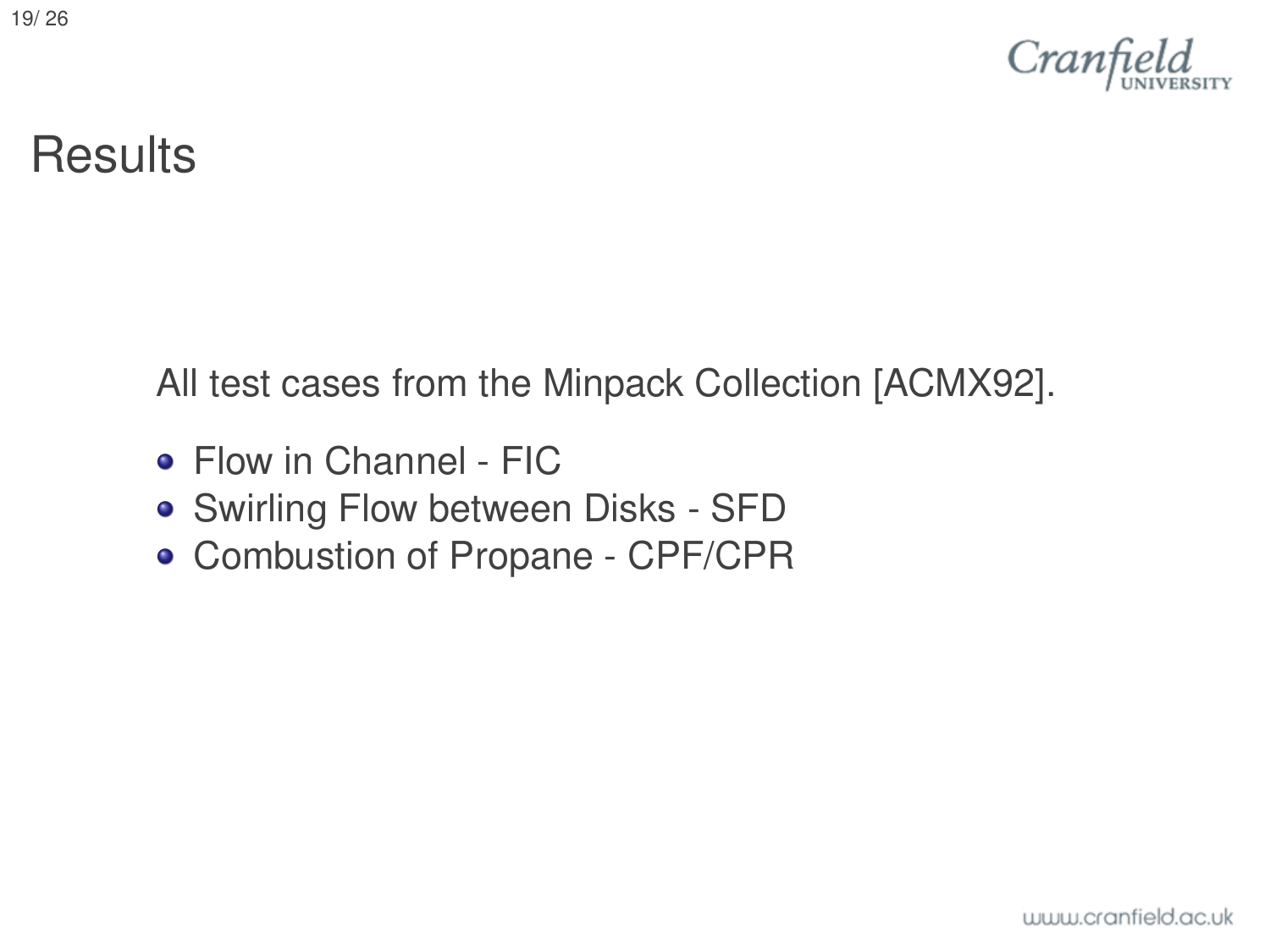

## Flow in Channel - FIC

<span id="page-19-0"></span>

|                  | problem size n |     |           |
|------------------|----------------|-----|-----------|
| technique        |                | 64  | 2400      |
| fmad             | 0.5            |     | 1.4 120.3 |
| logical derivvec | 0.5            | 1.4 | 65.6      |
| bitvec           | 0.5            | 14  |           |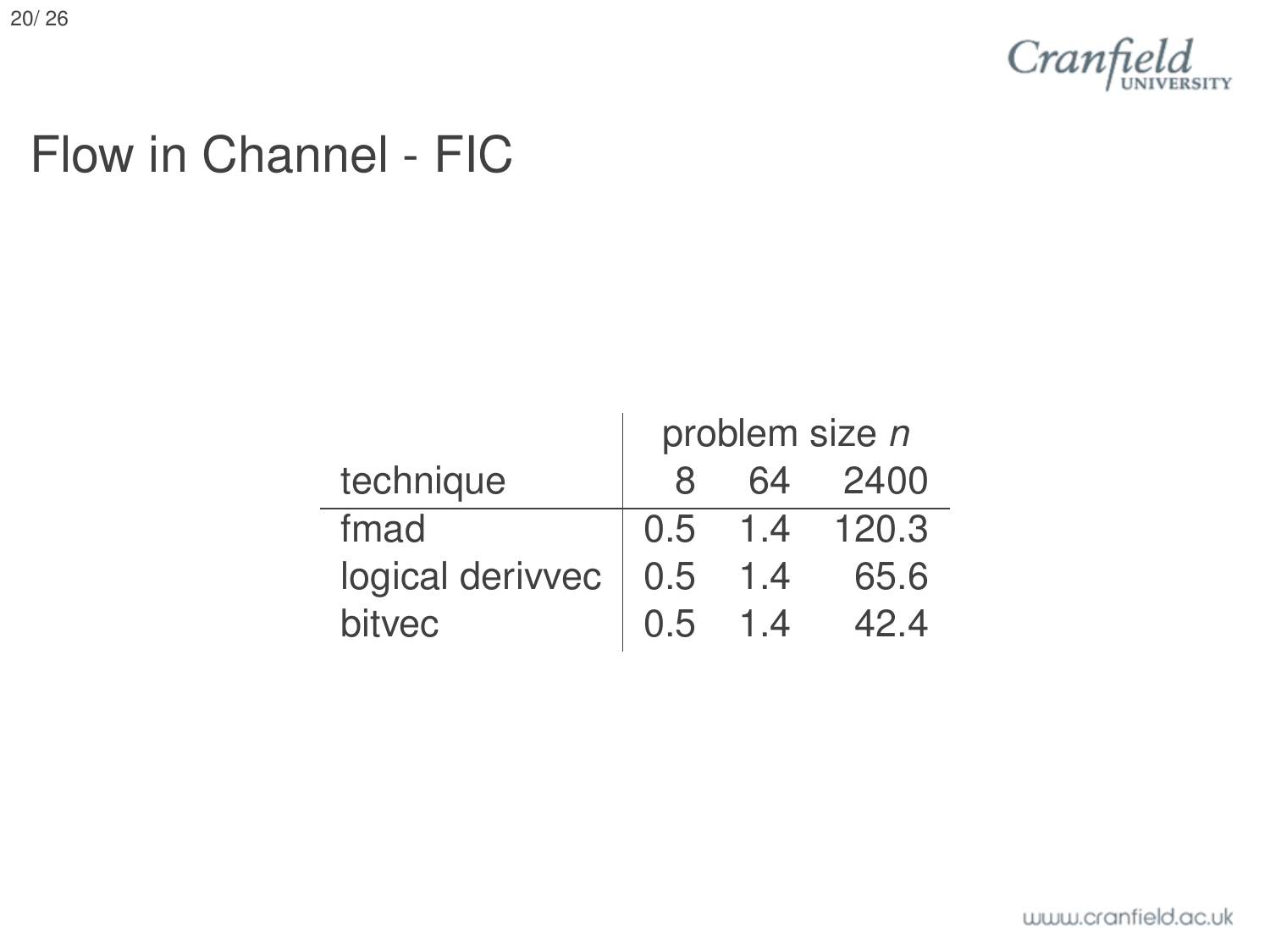

### Swirling Flow between Disks - SFD

<span id="page-20-0"></span>

|                                                               | problem size n |          |                     |            |
|---------------------------------------------------------------|----------------|----------|---------------------|------------|
| technique                                                     | 14             |          | 700 1400            | 2800       |
| fmad                                                          |                |          | 0.9 26.3 67.5 257.5 |            |
| logical derived $\vert 0.9 \vert 24.6 \vert 51.8 \vert 110.7$ |                |          |                     |            |
| bitvec                                                        |                | 0.9 24.5 |                     | 48.6 100.5 |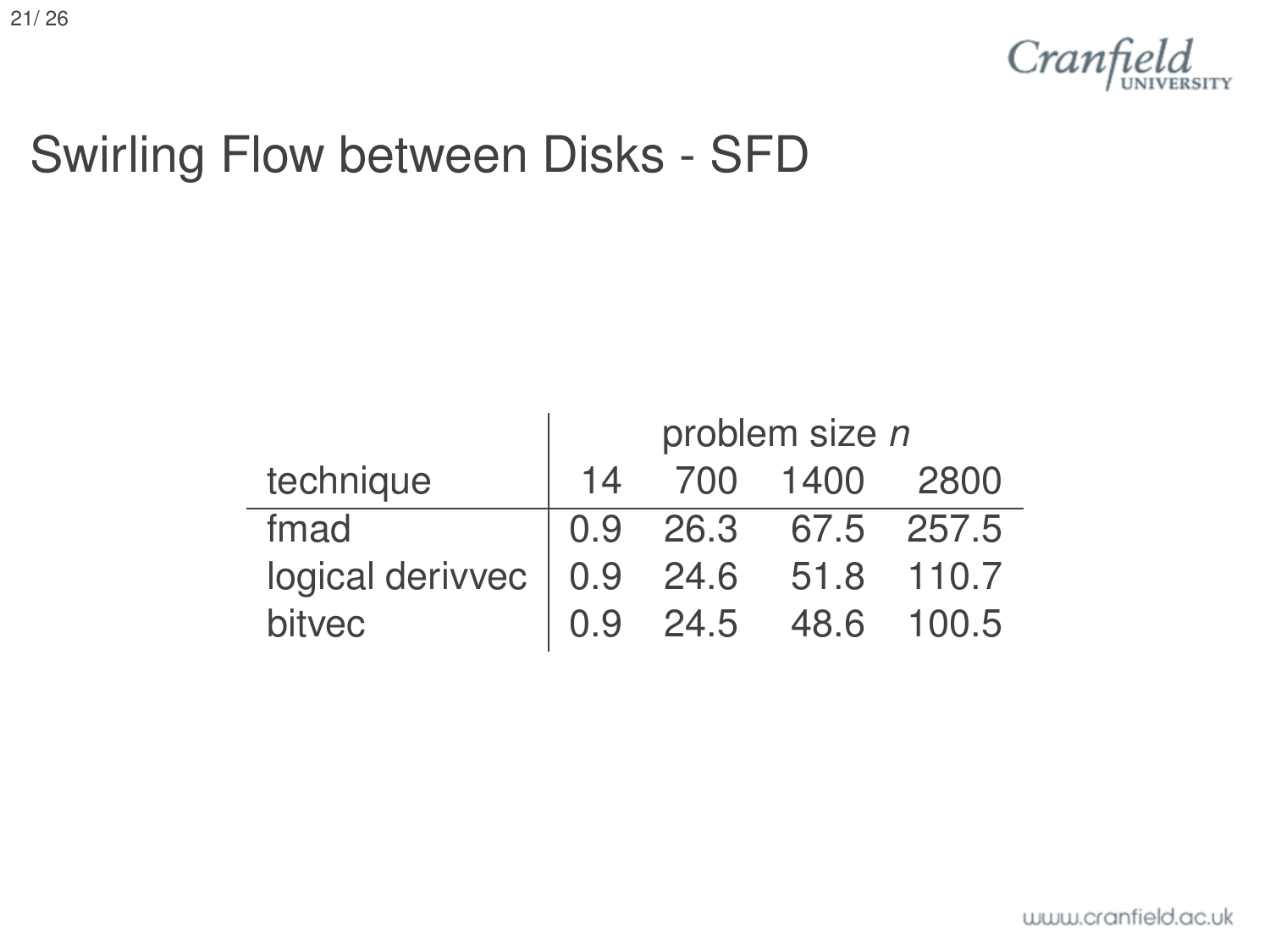

## Combustion of Propane - CPF/CPR

<span id="page-21-0"></span>

|                  | problem and size n |      |
|------------------|--------------------|------|
|                  | <b>CPR</b>         | CPF  |
| technique        |                    | 11   |
| fmad             | 0.31               | 0.33 |
| logical derivvec | 0.26               | 0.28 |
| bitvec           | 0.25               | በ 28 |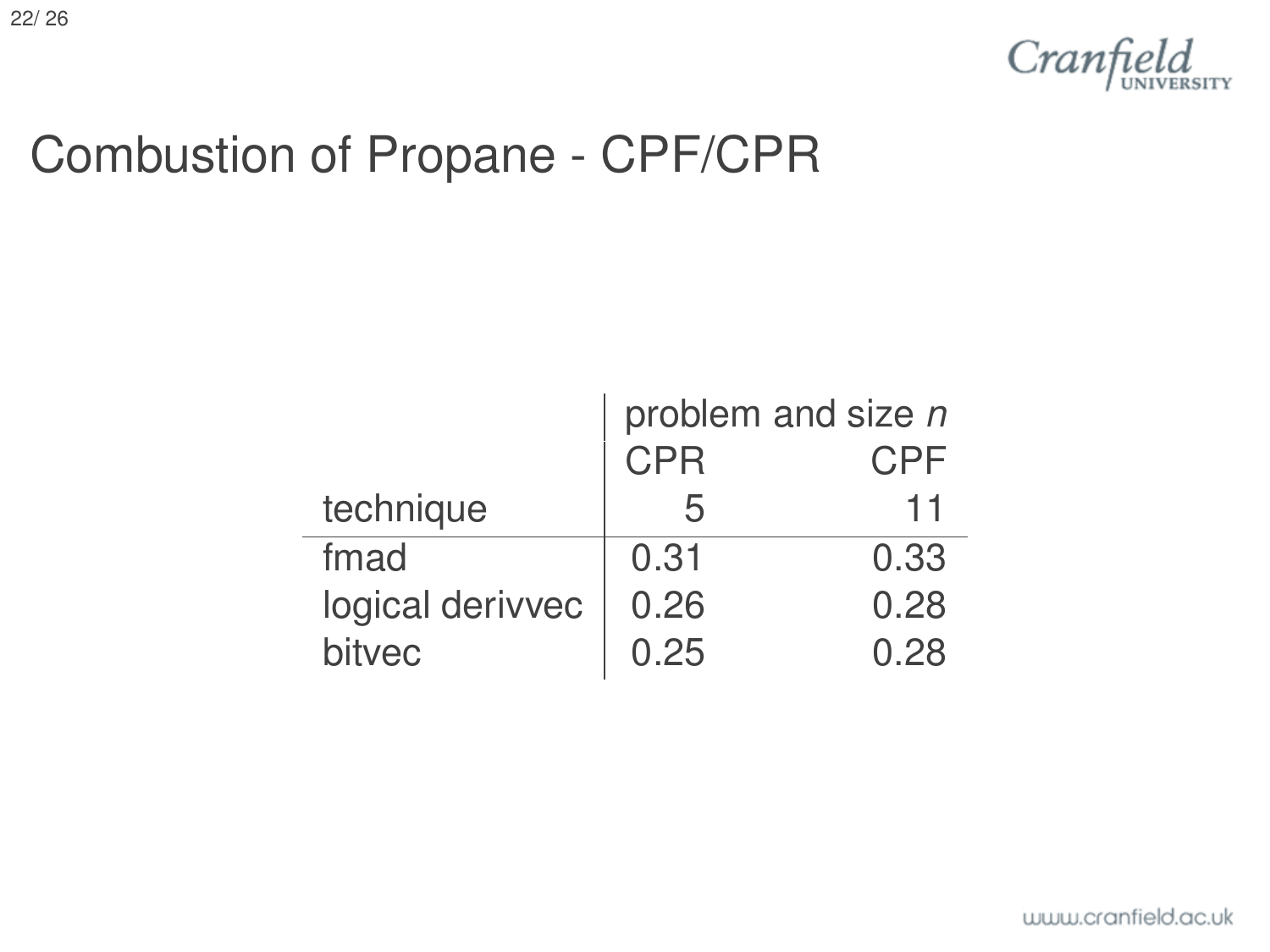

### Conclusions & Further Work

- It is possible to forward propagate sparsity patterns about 2.5 to 4 times faster than derivatives for moderate sized problems in Matlab.
- $\blacktriangleright$  Presently, bitwise operations are slightly faster.
- $\blacktriangleright$  Robustness requires:
	- $\triangleright$  Storage of an objects entries as well as its derivative sparsity pattern.
	- $\blacktriangleright$  Branch detection.
- <span id="page-22-0"></span> $\triangleright$  Scope for further improvements:
	- $\triangleright$  For efficiency of indexing and | and & operations logical derivvec internal storage should be transposed.
	- $\blacktriangleright$  Improved Matlab support for uint64.
	- $\blacktriangleright$  Hybrid approach using sparse bitwise storage -C/C++/Fortran coding?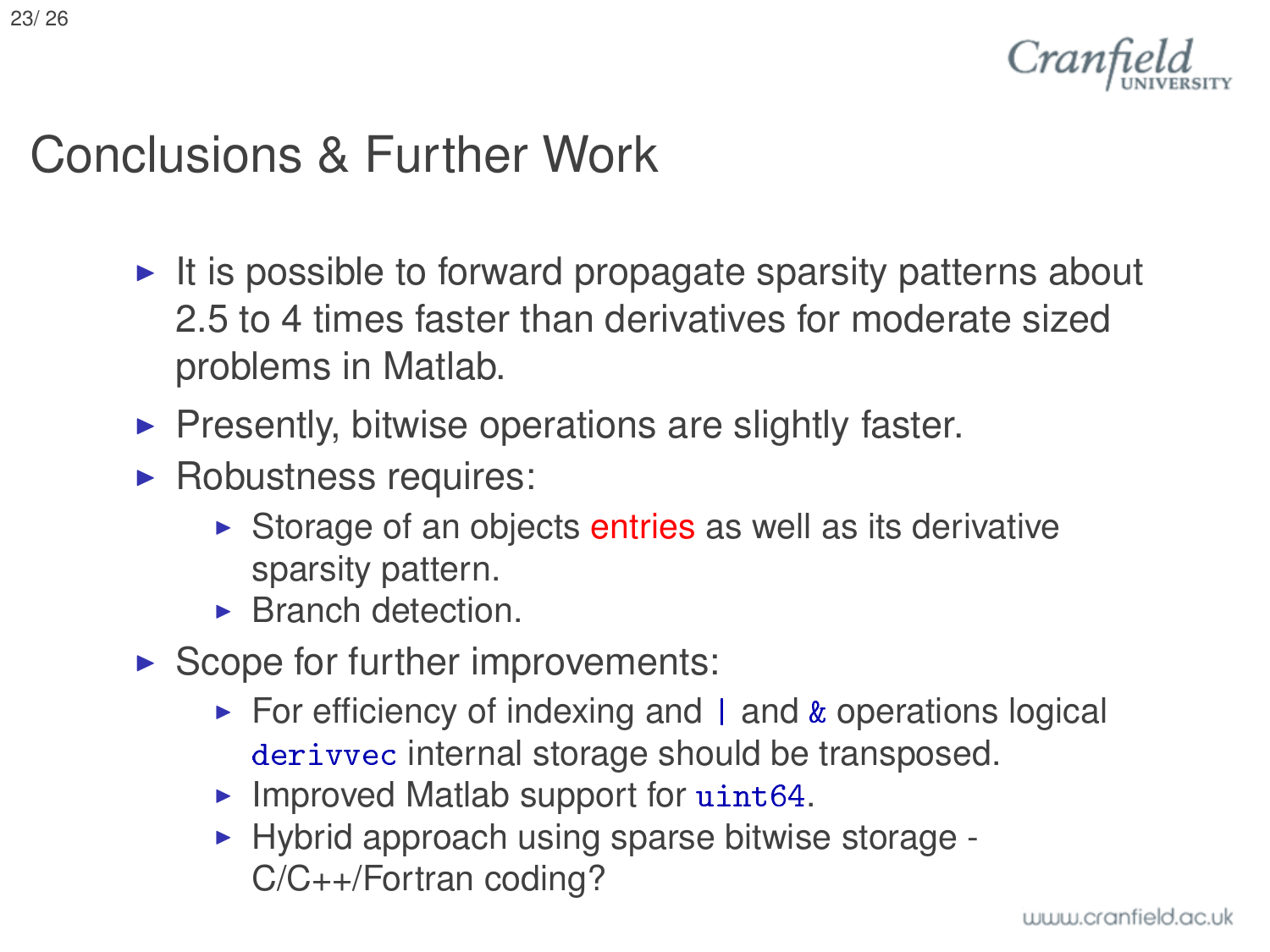

### References I

<span id="page-23-2"></span>H

Brett M. Averick, Richard G. Carter, Jorge J. Moré, and Guo-Liang Xue. The MINPACK-2 test problem collection. Preprint MCS–P153–0692, ANL/MCS–TM–150, Rev. 1, Mathematics and Computer Science Division, Argonne National Laboratory, Argonne, Ill., 1992. See ftp://info.mcs.anl.gov/pub/MINPACK-2/tprobs/P153.ps.Z.

<span id="page-23-0"></span>

<span id="page-23-1"></span>歸

Christian H. Bischof, Peyvand M. Khademi, Ali Bouaricha, and Alan Carle. Efficient computations of gradients and Jacobians by dynamic exploitation of sparsity in automatic differentiation.

*Optimization Methods and Software*, 7:1–39, 1996.

Shaun A. Forth and Robert Ketzscher.

High-level interfaces for the MAD (Matlab Automatic Differentiation) package. In P. Neittaanmäki, T. Rossi, S. Korotov, E. Oñate, J. Périaux, and D. Knörzer, editors, *4th European Congress on Computational Methods in Applied Sciences and Engineering (ECCOMAS)*, volume 2. University of Jyväskylä, Department of Mathematical Information Technology, Finland, Jul 24–28 2004. ISBN 951-39-1869-6.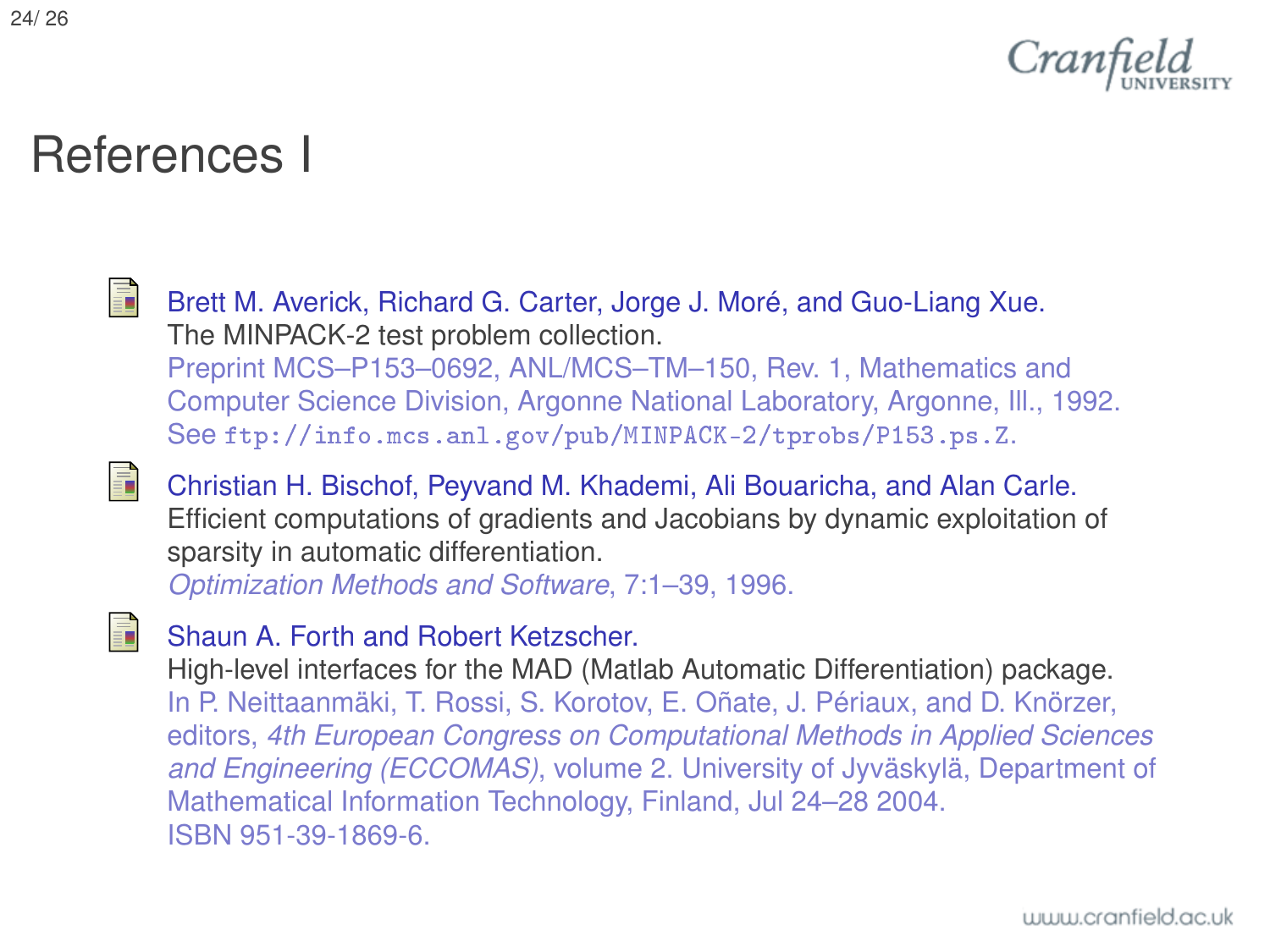

### References II

#### <span id="page-24-1"></span>量

#### Ralf Giering and Thomas Kaminski.

Automatic Sparsity Detection implemented as a source-to-source transformation. In Alexandrov, VN and VanAlbada, GD and Sloot, PMA and Dongarra, J, editor, *COMPUTATIONAL SCIENCE - ICCS 2006, PT 4, PROCEEDINGS*, volume 3994 of *LECTURE NOTES IN COMPUTER SCIENCE*, pages 591–598, HEIDELBERGER PLATZ 3, D-14197 BERLIN, GERMANY, 2006. SPRINGER-VERLAG BERLIN.

6th International Conference on Computational Science (ICCS 2006), Reading, ENGLAND, MAY 28-31, 2006.

#### <span id="page-24-0"></span>F

#### Andreas Griewank and Andrea Walther.

*Evaluating Derivatives: Principles and Techniques of Algorithmic Differentiation*. Number 105 in Other Titles in Applied Mathematics. SIAM, Philadelphia, PA, 2nd edition, 2008.

<span id="page-24-2"></span>

[.](http://hdl.handle.net/1826/4328)

#### Marina Menshikova.

*Uncertainty estimation using the moments method facilitated by automatic differentiation in Matlab*.

PhD thesis, Cranfield University, Cranfield Defence and Security, Defence Academy of the UK, Shrivenham, Swindon, SN6 8LA, UK, 2010.